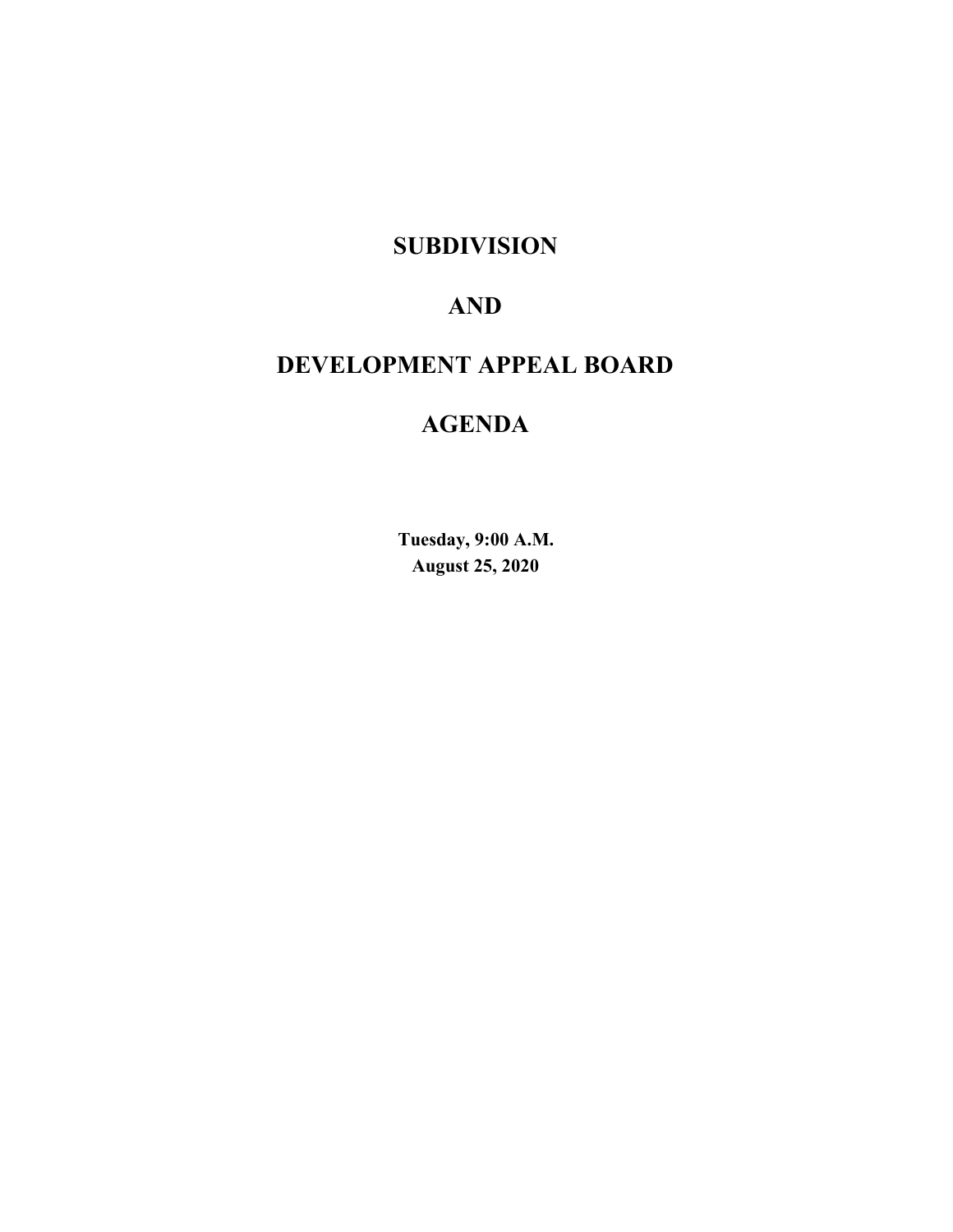# **SUBDIVISION AND DEVELOPMENT APPEAL BOARD**

|   | 9:00 A.M.    | SDAB-D-20-109   | To construct a rear uncovered deck on a Single<br>Detached House (8.53 metres by 3.66 metres at<br>1.6 metres in Height)                            |
|---|--------------|-----------------|-----------------------------------------------------------------------------------------------------------------------------------------------------|
|   |              |                 | 7812 - Getty Wynd NW<br>Project No.: 362894721-002                                                                                                  |
| H | $10:30$ A.M. | $SDAB-D-20-111$ | To construct exterior alterations to a Single<br>Detached House (Front Yard parking pad, 7.62)<br>metres by 4.27 metres), existing without permits. |
|   |              |                 | 10808 - 107 Street NW                                                                                                                               |
|   |              |                 | Project No.: 364197892-002                                                                                                                          |
|   | <b>NOTE:</b> |                 | Unless otherwise stated, all references to "Section numbers" in this Agenda<br>refer to the authority under the Edmonton Zoning Bylaw 12800.        |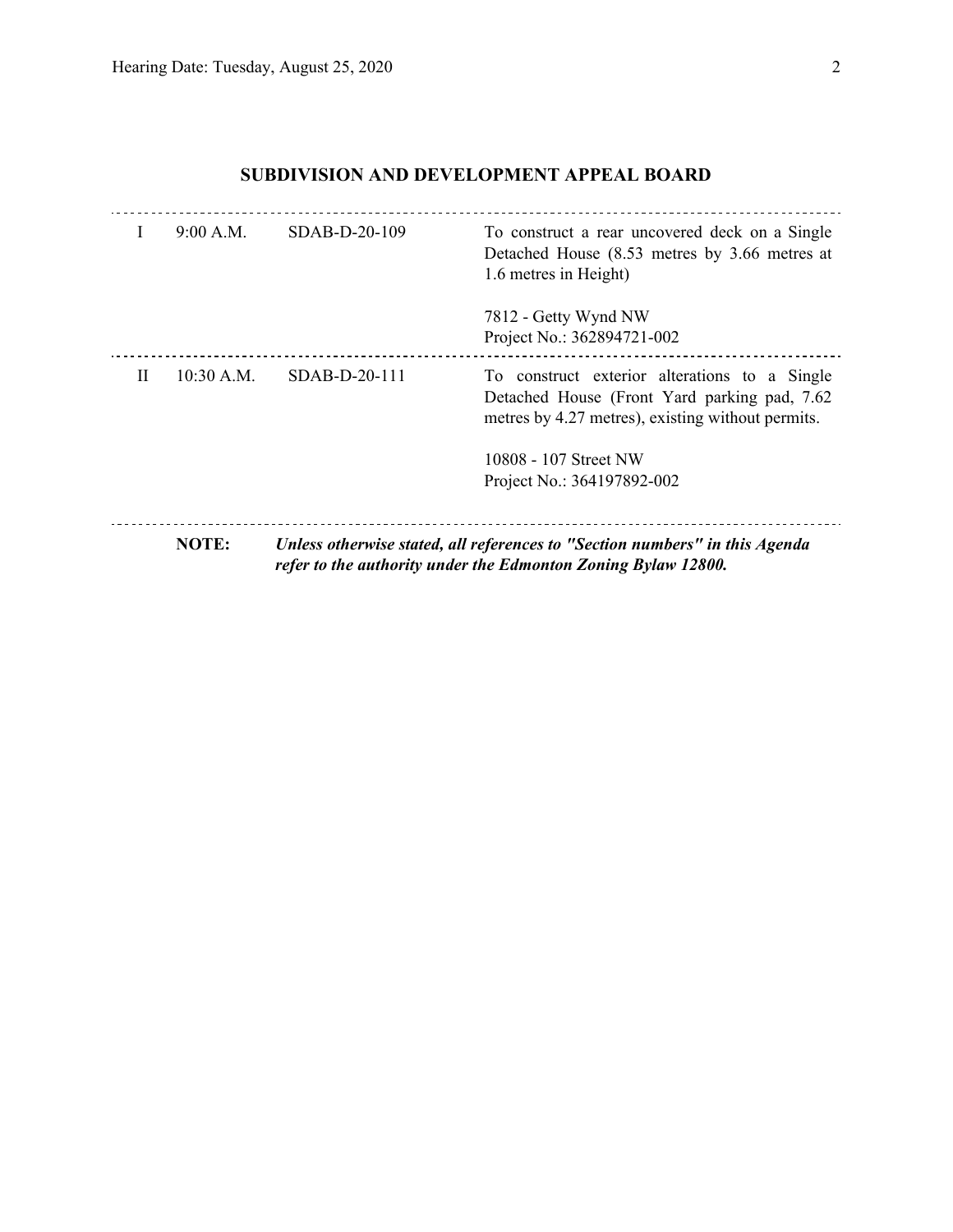# **ITEM I: 9:00 A.M. FILE: SDAB-D-20-109**

|                                                                           | AN APPEAL FROM THE DECISION OF THE DEVELOPMENT OFFICER                                                                |
|---------------------------------------------------------------------------|-----------------------------------------------------------------------------------------------------------------------|
| <b>APPELLANT:</b>                                                         |                                                                                                                       |
| <b>APPLICATION NO.:</b>                                                   | 362894721-002                                                                                                         |
| <b>APPLICATION TO:</b>                                                    | Construct a rear uncovered deck on a Single Detached<br>House (8.53 metres by 3.66 metres at 1.6 metres in<br>Height) |
| <b>DECISION OF THE</b><br>DEVELOPMENT AUTHORITY: Approved with Conditions |                                                                                                                       |
| <b>DECISION DATE:</b>                                                     | July 21, 2020                                                                                                         |
| <b>DATE OF APPEAL:</b>                                                    | July 28, 2020                                                                                                         |
| NOTIFICATION PERIOD:                                                      | July 28, 2020 through August 18, 2020                                                                                 |
| <b>RESPONDENT:</b>                                                        |                                                                                                                       |
| MUNICIPAL DESCRIPTION<br>OF SUBJECT PROPERTY:                             | 7812 - Getty Wynd NW                                                                                                  |
| <b>LEGAL DESCRIPTION:</b>                                                 | Plan 1423710 Blk 6 Lot 45                                                                                             |
| ZONE:                                                                     | (RSL) Residential Small Lot Zone                                                                                      |
| <b>OVERLAY:</b>                                                           | N/A                                                                                                                   |
| STATUTORY PLAN(S):                                                        | Granville Neighbourhood Structure Plan<br>The Grange Area Structure Plan                                              |

## *Grounds for Appeal*

The Appellant provided the following reasons for appealing the decision of the Development Authority: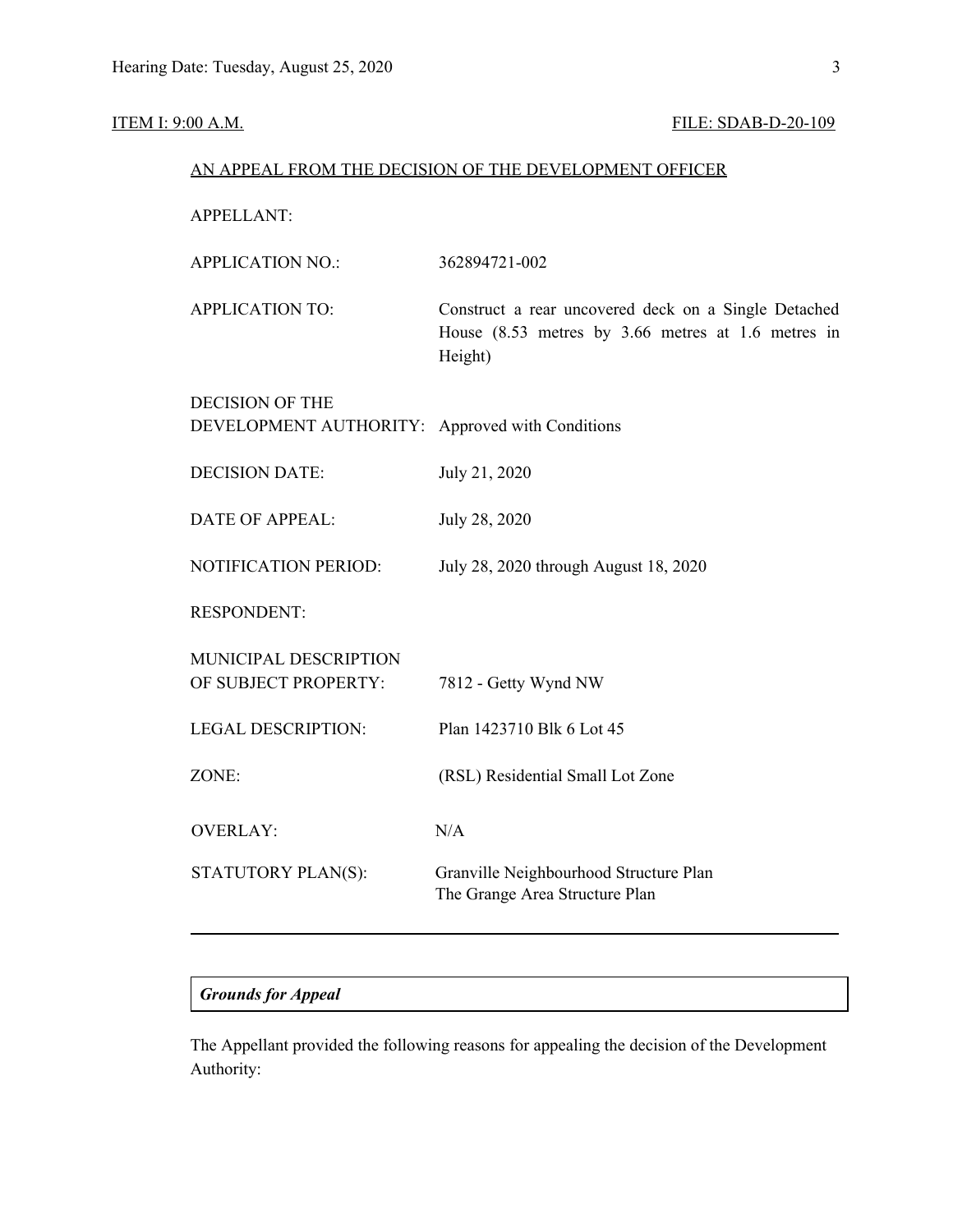Rear attached deck encroaches property line 2.5 feet over required 18 foot set back. The deck height is 5.25 feet and the fence height is 6 feet. This means weather sitting or standing the residents of 7812 Getty Wynd are still towering over the 5 surrounding properties. The proposed deck takes away all privacy from our yard and neighboring yards. The new deck extends the whole 28 feet length of 7812 Getty Wynd. We request that the deck is either lowered or the variance removed and the deck build to Edmonton zoning requirements, meeting the 18 foot distance to the property line. If the deck is built to the 18 foot distance from the property line it would still be over 260 sq ft and a good sized deck. We have not signed the requested letter put forth by the property owners at 7812 Getty Wynd and had previously requested they considered a 10 foot deck rather than 12 feet.

### *General Matters*

#### **Appeal Information:**

The *Municipal Government Act*, RSA 2000, c M-26 states the following:

#### **Grounds for Appeal**

**685(1)** If a development authority

- (a) fails or refuses to issue a development permit to a person,
- (b) issues a development permit subject to conditions, or
- (c) issues an order under section 645,

the person applying for the permit or affected by the order under section 645 may appeal to the subdivision and development appeal board.

**(2)** In addition to an applicant under subsection (1), any person affected by an order, decision or development permit made or issued by a development authority may appeal to the subdivision and development appeal board.

#### **Appeals**

**686(1)** A development appeal to a subdivision and development appeal board is commenced by filing a notice of the appeal, containing reasons, with the board,

- (a) in the case of an appeal made by a person referred to in section 685(1)
	- (i) with respect to an application for a development permit,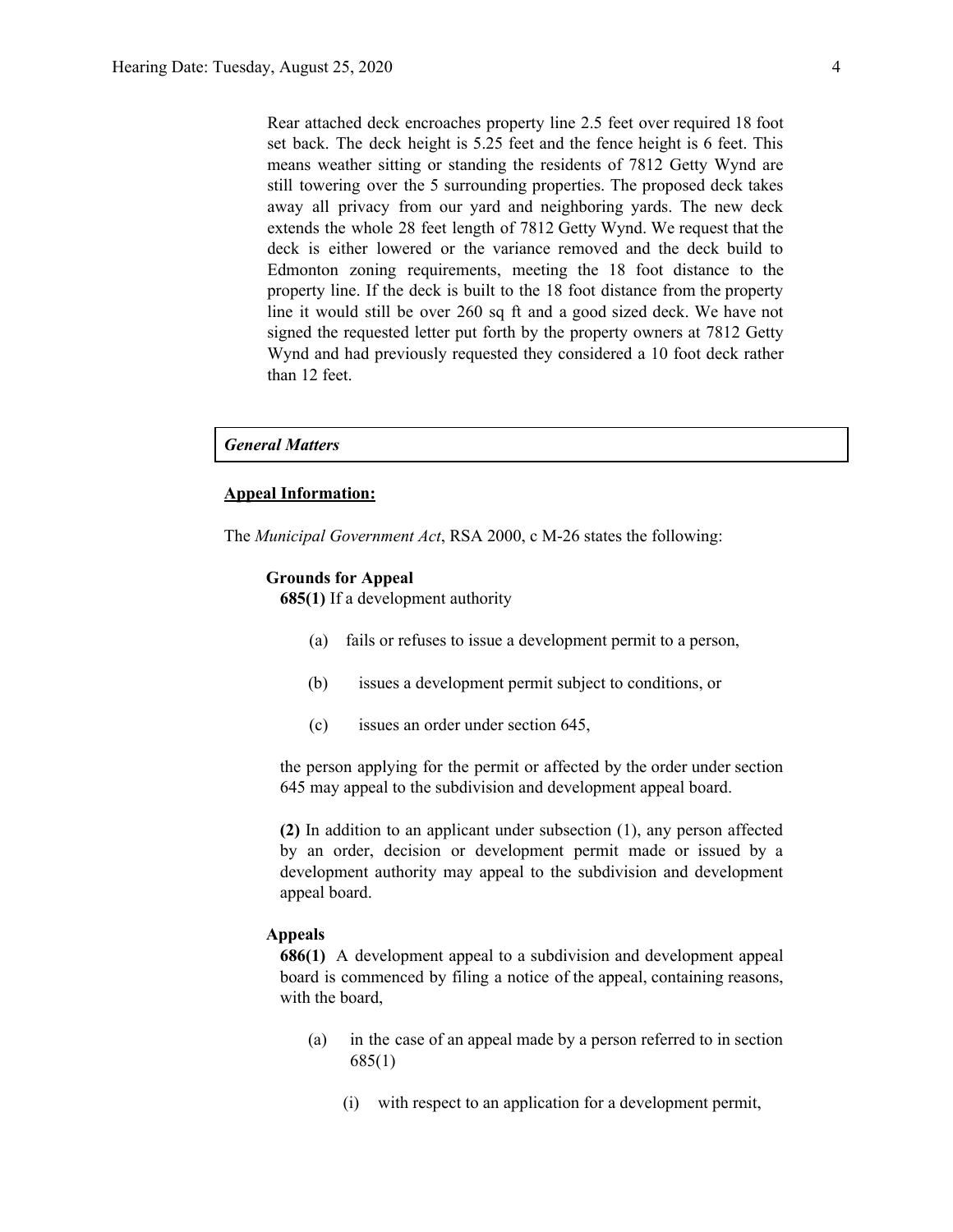- (A) within 21 days after the date on which the written decision is given under section 642, or
- (B) if no decision is made with respect to the application within the 40-day period, or within any extension of that period under section 684, within 21 days after the date the period or extension expires,
- or
- (ii) with respect to an order under section 645, within 21 days after the date on which the order is made, or
- (b) in the case of an appeal made by a person referred to in section 685(2), within 21 days after the date on which the notice of the issuance of the permit was given in accordance with the land use bylaw.

#### **Hearing and Decision**

**687(3)** In determining an appeal, the subdivision and development appeal board

…

- (a.1) must comply with the land use policies;
- (a.2) subject to section 638, must comply with any applicable statutory plans;
- (a.3) subject to clause (d), must comply with any land use bylaw in effect;
- (a.4) must comply with the applicable requirements of the regulations under the *Gaming, Liquor and Cannabis Act* respecting the location of premises described in a cannabis licence and distances between those premises and other premises;
	- …
	- (c) may confirm, revoke or vary the order, decision or development permit or any condition attached to any of them or make or substitute an order, decision or permit of its own;
	- (d) may make an order or decision or issue or confirm the issue of a development permit even though the proposed development does not comply with the land use bylaw if, in its opinion,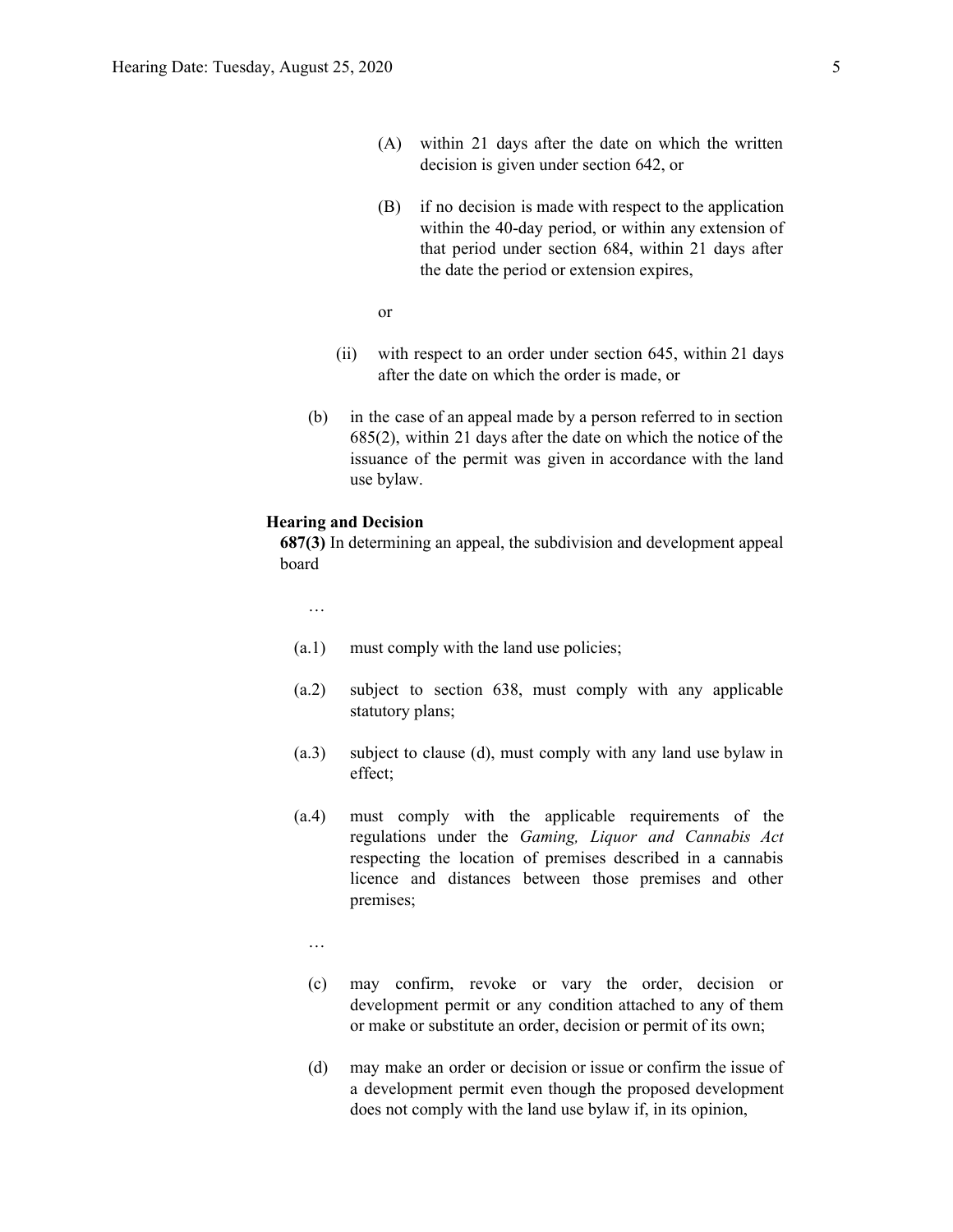- (i) the proposed development would not
	- (A) unduly interfere with the amenities of the neighbourhood, or
	- (B) materially interfere with or affect the use, enjoyment or value of neighbouring parcels of land,

and

(ii) the proposed development conforms with the use prescribed for that land or building in the land use bylaw.

#### **General Provisions from the** *Edmonton Zoning Bylaw:*

Under section 115.2(5), **Single Detached Housing** is a **Permitted Use** in the **(RSL) Residential Small Lot Zone.**

Under section 6.1, **Platform Structure** means:

an elevated structure intended for use as outdoor Amenity Area that may project and/or be recessed from the wall of a building, may be surrounded by guardrails, parapet walls or similar features. Common examples include: balconies, raised terraces and decks. This definition does not include a Rooftop Terrace.

Section 115.1 states that the **General Purpose** of the **(RSL) Residential Small Lot Zone** is:

to provide for smaller lot Single Detached Housing with attached Garages in a suburban setting that provides the opportunity for the more efficient utilization of undeveloped suburban areas and includes the opportunity for Secondary Suites and Garden Suites.

### *Rear Setback*

Section 115.4(7) states "The minimum Rear Setback shall be  $7.5 \text{ m}$  [...]"

Section 44.3(b) states:

The following features may project into a required Setback [...]: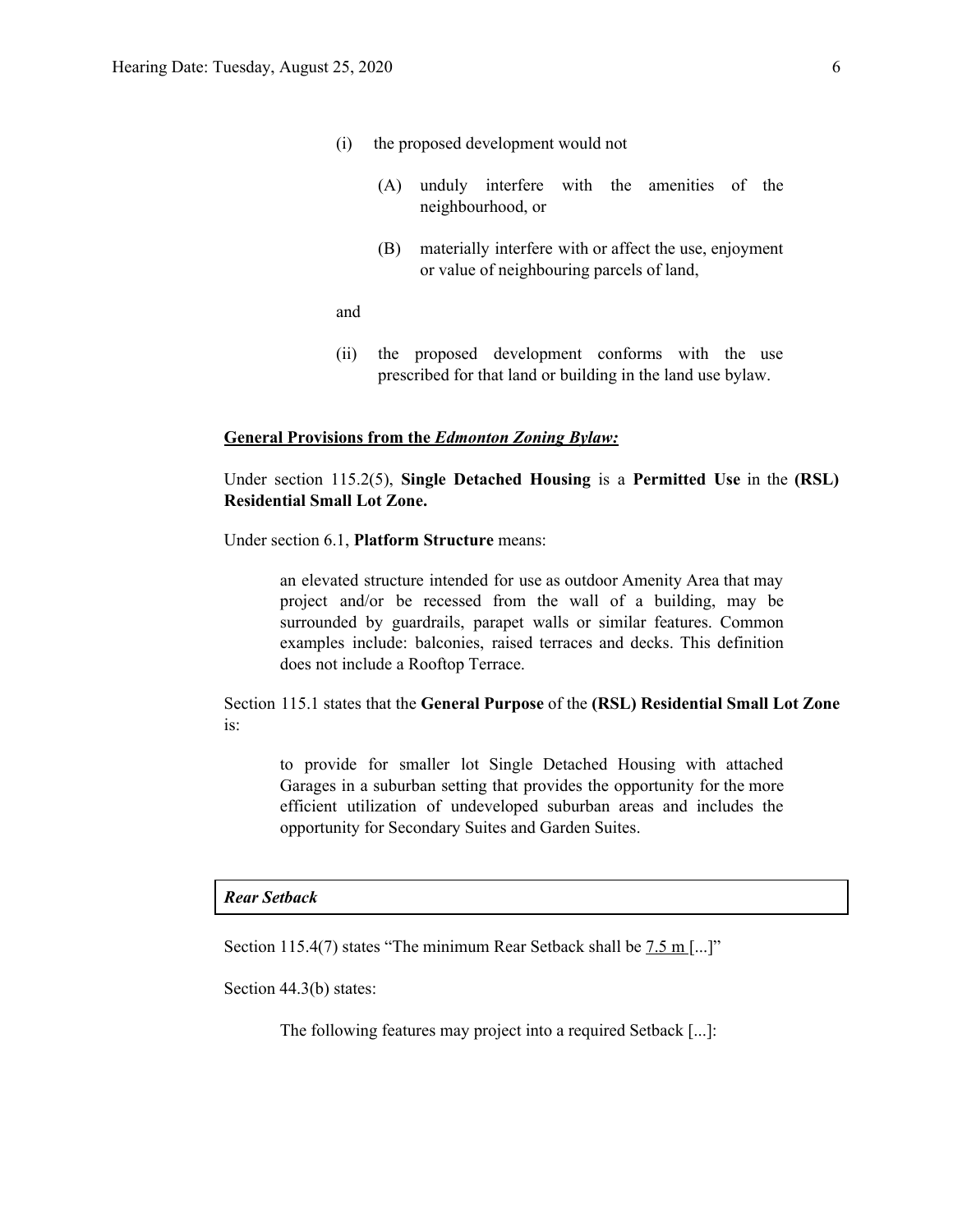b) Platform Structures provided such projections do not exceed 2.0 m into any other Setbacks or Separation Spaces with a depth of at least 4.0 m.

Under section 6.1, **Rear Setback** means:

the distance that a development or a specified portion of it, must be set back from a Rear Lot Line. A Rear Setback is not a Rear Yard, Amenity Space or Separation Space.



## **Development Officers Determination**

**Reduced Rear Setback - The distance from the uncovered deck to the rear property line is 4.78m instead of 5.5m (Section 44.3.b).**

[unedited]

Notice to Applicant/Appellant

Provincial legislation requires that the Subdivision and Development Appeal Board issue its official decision in writing within fifteen days of the conclusion of the hearing.

 $\mathcal{L}_\text{max} = \frac{1}{2} \sum_{i=1}^n \mathcal{L}_\text{max} = \frac{1}{2} \sum_{i=1}^n \mathcal{L}_\text{max} = \frac{1}{2} \sum_{i=1}^n \mathcal{L}_\text{max} = \frac{1}{2} \sum_{i=1}^n \mathcal{L}_\text{max} = \frac{1}{2} \sum_{i=1}^n \mathcal{L}_\text{max} = \frac{1}{2} \sum_{i=1}^n \mathcal{L}_\text{max} = \frac{1}{2} \sum_{i=1}^n \mathcal{L}_\text{max} = \frac{1}{2} \sum_{i=$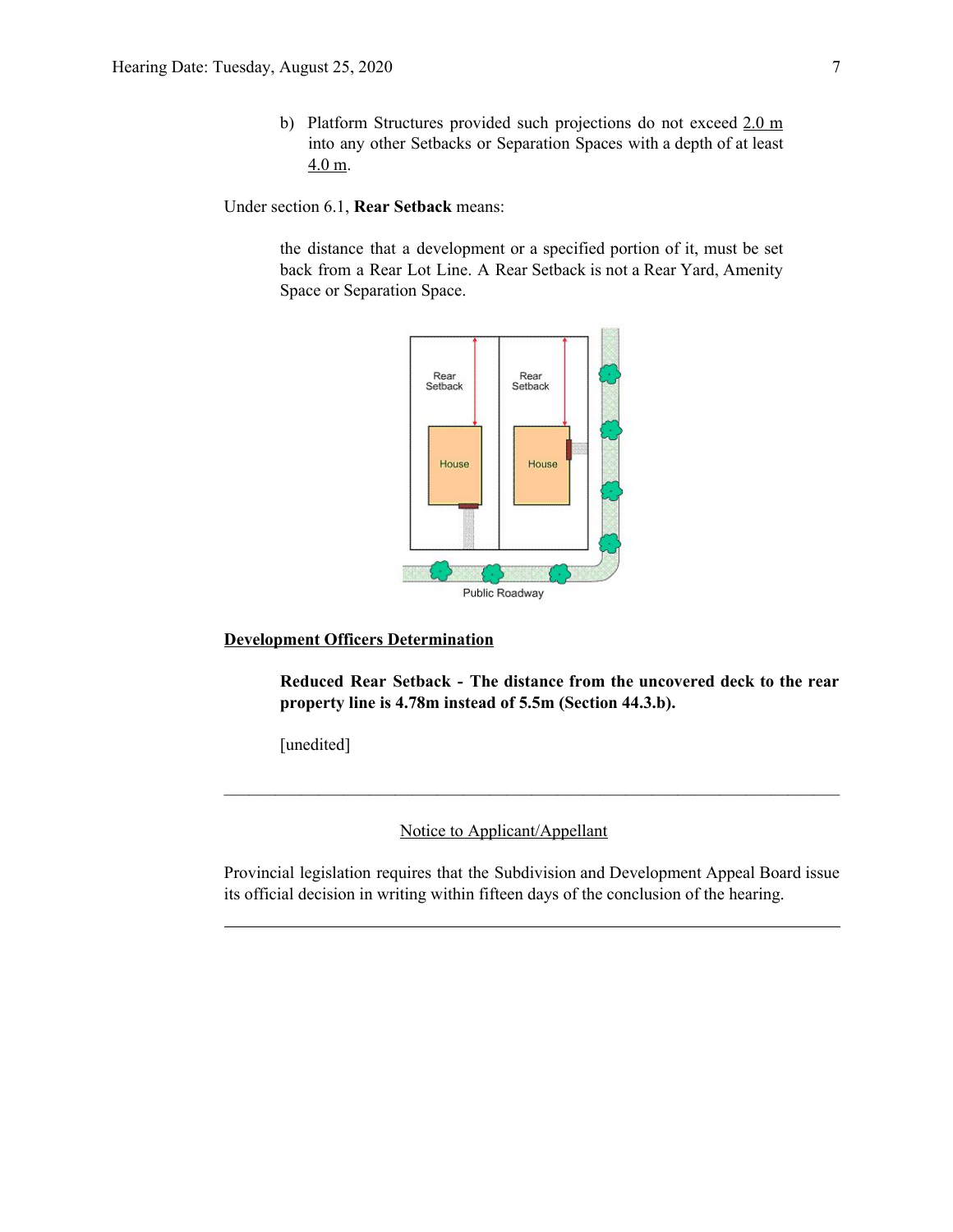| <b>Edmonton</b>                                                                                                                                                                                                                                                                                                                                                                                                               | Project Number: 362894721-002<br><b>Application Date:</b><br>MAY 21, 2020<br>Printed:<br>July 21, 2020 at 3:17 PM<br>Page:<br>1 of 2 |  |  |  |  |
|-------------------------------------------------------------------------------------------------------------------------------------------------------------------------------------------------------------------------------------------------------------------------------------------------------------------------------------------------------------------------------------------------------------------------------|--------------------------------------------------------------------------------------------------------------------------------------|--|--|--|--|
|                                                                                                                                                                                                                                                                                                                                                                                                                               | <b>Uncovered Deck Permit</b>                                                                                                         |  |  |  |  |
| This document is a record of a Development Permit application, and a record of the decision for the undertaking described below, subject to<br>the limitations and conditions of this permit, of the Edmonton Zoning Bylaw 12800 as amended.                                                                                                                                                                                  |                                                                                                                                      |  |  |  |  |
| Applicant                                                                                                                                                                                                                                                                                                                                                                                                                     | <b>Property Address(es) and Legal Description(s)</b><br>7812 - GETTY WYND NW                                                         |  |  |  |  |
|                                                                                                                                                                                                                                                                                                                                                                                                                               | Plan 1423710 Blk 6 Lot 45                                                                                                            |  |  |  |  |
|                                                                                                                                                                                                                                                                                                                                                                                                                               | <b>Location(s)</b> of Work                                                                                                           |  |  |  |  |
|                                                                                                                                                                                                                                                                                                                                                                                                                               | Suite:<br>7812 - GETTY WYND NW                                                                                                       |  |  |  |  |
|                                                                                                                                                                                                                                                                                                                                                                                                                               | Entryway: 7812 - GETTY WYND NW                                                                                                       |  |  |  |  |
|                                                                                                                                                                                                                                                                                                                                                                                                                               | Building: 7812 - GETTY WYND NW                                                                                                       |  |  |  |  |
| <b>Scope of Permit</b>                                                                                                                                                                                                                                                                                                                                                                                                        |                                                                                                                                      |  |  |  |  |
| To construct a rear uncovered deck on a Single Detached House (8.53 m x 3.66 m @ 1.6 m in Height).                                                                                                                                                                                                                                                                                                                            |                                                                                                                                      |  |  |  |  |
| <b>Permit Details</b>                                                                                                                                                                                                                                                                                                                                                                                                         |                                                                                                                                      |  |  |  |  |
| <b>Class Of Permit: Class B</b>                                                                                                                                                                                                                                                                                                                                                                                               | Site Area (sq. m.): 515.49                                                                                                           |  |  |  |  |
| Stat. Plan Overlay/Annex Area: (none)                                                                                                                                                                                                                                                                                                                                                                                         |                                                                                                                                      |  |  |  |  |
| <b>Development Permit Decision</b><br>Approved                                                                                                                                                                                                                                                                                                                                                                                |                                                                                                                                      |  |  |  |  |
| <b>Issue Date:</b><br>Development Authority: LANGILLE, BRANDON                                                                                                                                                                                                                                                                                                                                                                |                                                                                                                                      |  |  |  |  |
| <b>Subject to the Following Conditions</b><br>This Development Permit is NOT valid until the Notification Period expires in accordance to Section 21 (Section 17.1).                                                                                                                                                                                                                                                          |                                                                                                                                      |  |  |  |  |
| 1.6 m in Height).                                                                                                                                                                                                                                                                                                                                                                                                             | This Development Permit authorizes the development of a rear uncovered deck on a Single Detached House (8.53 m x 3.66 m $@$          |  |  |  |  |
| The development shall be constructed in accordance with the stamped and approved drawings.                                                                                                                                                                                                                                                                                                                                    |                                                                                                                                      |  |  |  |  |
| Any future deck enclosure or cover requires a separate development and building permit approval.                                                                                                                                                                                                                                                                                                                              |                                                                                                                                      |  |  |  |  |
| <b>ADVISEMENTS:</b>                                                                                                                                                                                                                                                                                                                                                                                                           |                                                                                                                                      |  |  |  |  |
| An approved Development Permit means that the proposed development has been reviewed against the provisions of this bylaw. It<br>does not remove obligations to conform with other legislation, bylaws or land title instruments including, but not limited to, the<br>Municipal Government Act, the Safety Codes Act or any caveats, restrictive covenants or easements that might be attached to the<br>Site (Section 5.2). |                                                                                                                                      |  |  |  |  |
| Any proposed change from the original approved drawings is subject to a revision/re-examination fee. The fee will be determined<br>by the reviewing officer based on the scope of the request and in accordance with current fee schedules. A review fee may be<br>collected for each change request.                                                                                                                         |                                                                                                                                      |  |  |  |  |
| Unless otherwise stated, all references to section numbers refer to the Edmonton Zoning Bylaw 12800.                                                                                                                                                                                                                                                                                                                          |                                                                                                                                      |  |  |  |  |
| <b>Variances</b>                                                                                                                                                                                                                                                                                                                                                                                                              |                                                                                                                                      |  |  |  |  |
|                                                                                                                                                                                                                                                                                                                                                                                                                               | Reduced Rear Setback - The distance from the uncovered deck to the rear property line is 4.78m instead of 5.5m (Section 44.3.b).     |  |  |  |  |
| <b>Rights of Appeal</b>                                                                                                                                                                                                                                                                                                                                                                                                       |                                                                                                                                      |  |  |  |  |
| Amendment Act.                                                                                                                                                                                                                                                                                                                                                                                                                | This approval is subject to the right of appeal as outlined in Chapter 24, Section 683 through 689 of the Municipal Government       |  |  |  |  |
|                                                                                                                                                                                                                                                                                                                                                                                                                               |                                                                                                                                      |  |  |  |  |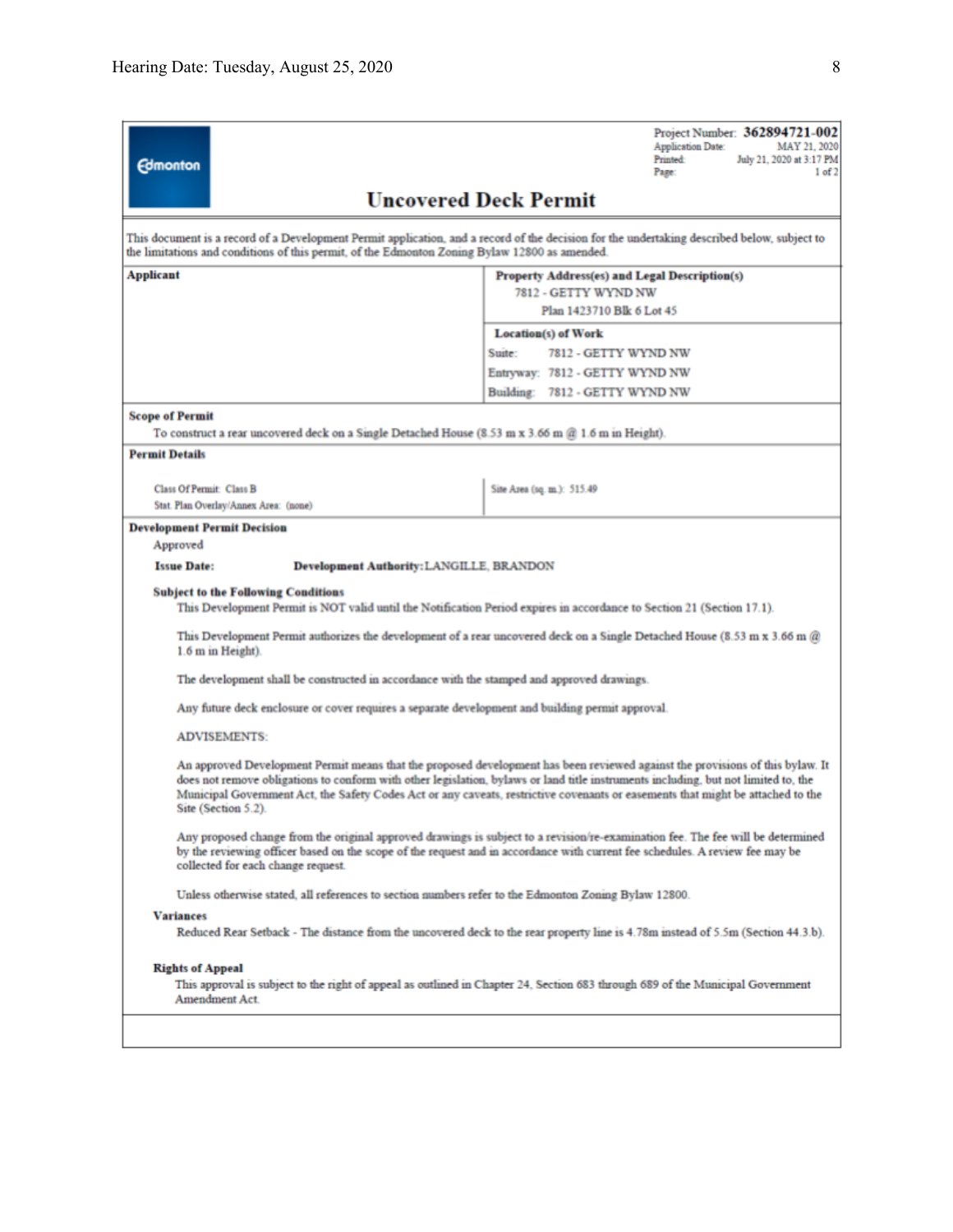| <b>Edmonton</b>                                                   |                   |                    |                              | <b>Application Date:</b><br>Printed:<br>Page: | Project Number: 362894721-002<br>MAY 21, 2020<br>July 21, 2020 at 3:17 PM<br>$2$ of $2$ |
|-------------------------------------------------------------------|-------------------|--------------------|------------------------------|-----------------------------------------------|-----------------------------------------------------------------------------------------|
|                                                                   |                   |                    | <b>Uncovered Deck Permit</b> |                                               |                                                                                         |
| Notice Period Begins: Jul 28, 2020                                |                   | Ends: Aug 18, 2020 |                              |                                               |                                                                                         |
| <b>Building Permit Decision</b><br>No decision has yet been made. |                   |                    |                              |                                               |                                                                                         |
| Fees                                                              |                   |                    |                              |                                               |                                                                                         |
|                                                                   | <b>Fee Amount</b> | <b>Amount Paid</b> | Receipt#                     | <b>Date Paid</b>                              |                                                                                         |
| <b>Building Permit Fee (Uncovered</b><br>Deck)                    | \$112.00          | \$112.00           | 95789102292S001              | May 21, 2020                                  |                                                                                         |
| Safety Codes Fee                                                  | \$4.50            | \$4.50             | 95789102292S001              | May 21, 2020                                  |                                                                                         |
| Development Application Fee                                       | \$120.00          | \$120.00           | 95789102292S001              | May 21, 2020                                  |                                                                                         |
| Total GST Amount:                                                 | \$0.00            |                    |                              |                                               |                                                                                         |
| <b>Totals for Permit:</b>                                         | \$236.50          | \$236.50           |                              |                                               |                                                                                         |
|                                                                   |                   |                    |                              |                                               |                                                                                         |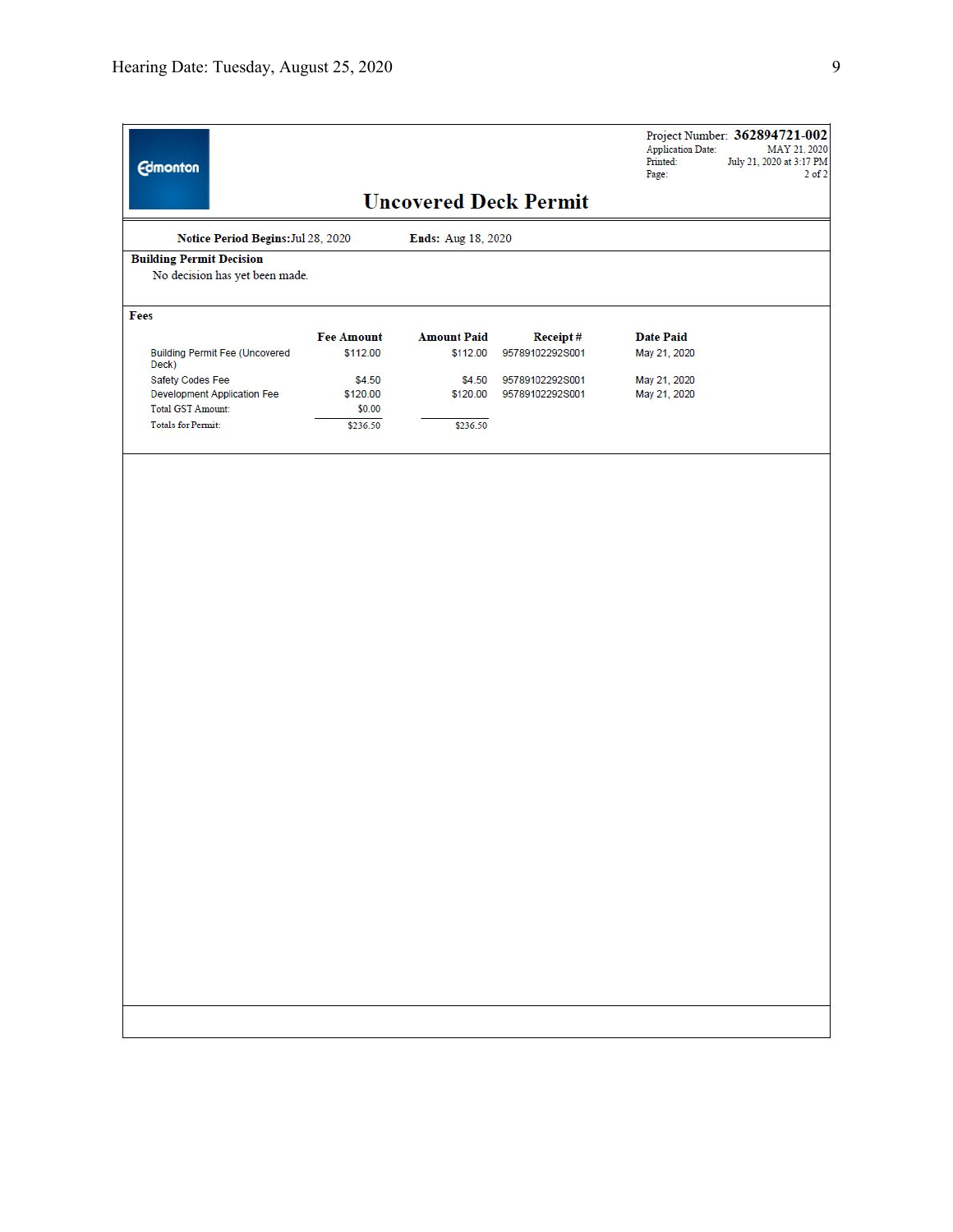

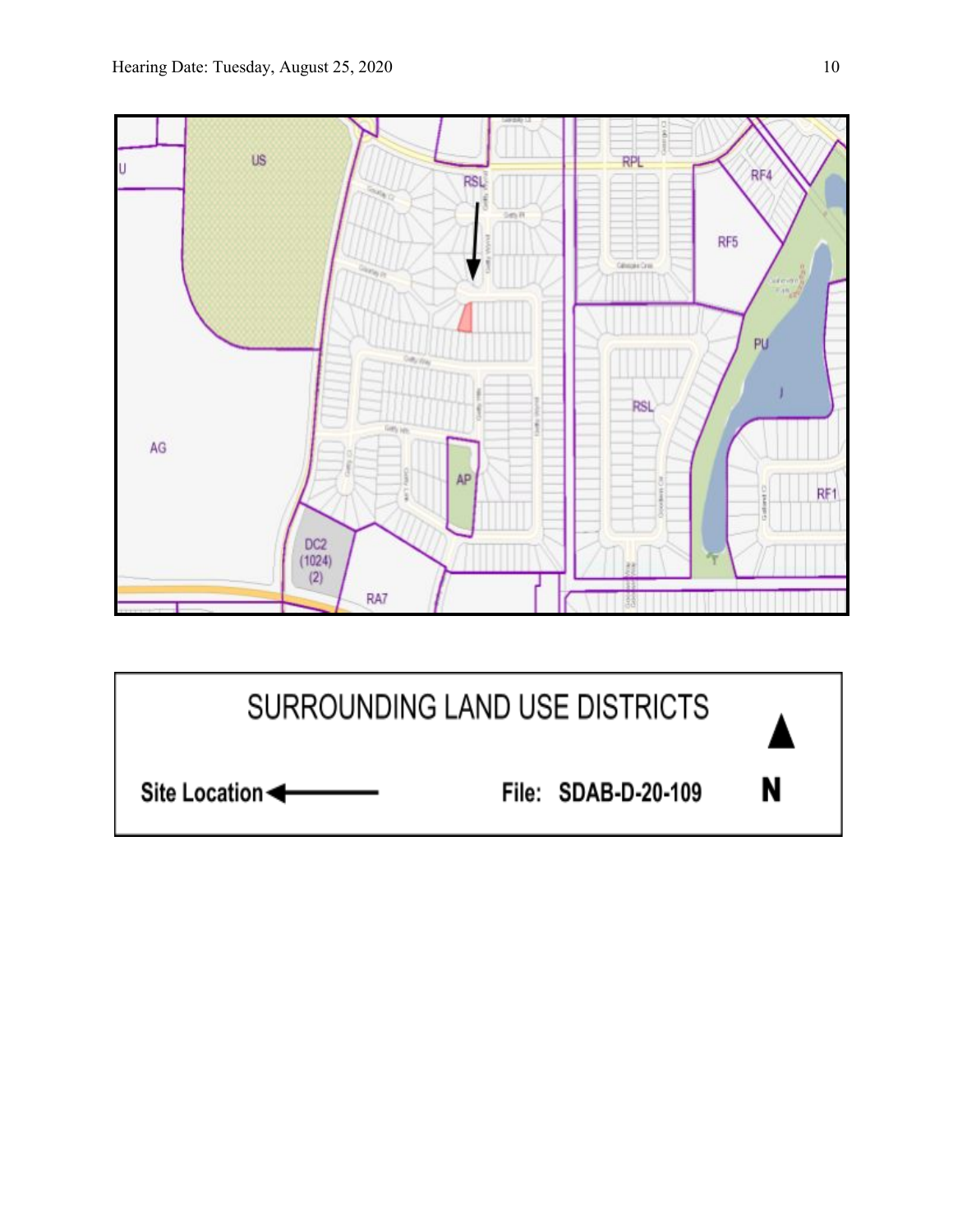### **ITEM II: 10:30 A.M. FILE: SDAB-D-20-111**

#### AN APPEAL FROM THE DECISION OF THE DEVELOPMENT OFFICER

| <b>APPELLANT:</b>                                        |                                                                                                                                                |
|----------------------------------------------------------|------------------------------------------------------------------------------------------------------------------------------------------------|
| <b>APPLICATION NO.:</b>                                  | 364197892-002                                                                                                                                  |
| <b>APPLICATION TO:</b>                                   | Construct exterior alterations to a Single Detached House<br>(Front Yard parking pad, 7.62 metres by 4.27 metres),<br>existing without permits |
| <b>DECISION OF THE</b><br>DEVELOPMENT AUTHORITY: Refused |                                                                                                                                                |
| <b>DECISION DATE:</b>                                    | July 22, 2020                                                                                                                                  |
| <b>DATE OF APPEAL:</b>                                   | August 1, 2020                                                                                                                                 |
| MUNICIPAL DESCRIPTION<br>OF SUBJECT PROPERTY:            | 10808 - 107 Street NW                                                                                                                          |
| <b>LEGAL DESCRIPTION:</b>                                | Plan 7540AH Blk 7 Lot 428                                                                                                                      |
| ZONE:                                                    | (RF1) Single Detached Residential Zone                                                                                                         |
| <b>OVERLAY:</b>                                          | Mature Neighbourhood Overlay                                                                                                                   |
| STATUTORY PLAN(S):                                       | Central McDougall / Queen Mary Park Area<br>Redevelopment Plan                                                                                 |
|                                                          |                                                                                                                                                |

### *Grounds for Appeal*

The Appellant provided the following reasons for appealing the decision of the Development Authority:

> We have has a driveway on the front of the property sense 2007. There has been no issues with the driveway until we found out it was not permitted.. we applied for a permit as soon as we where advised of the issue.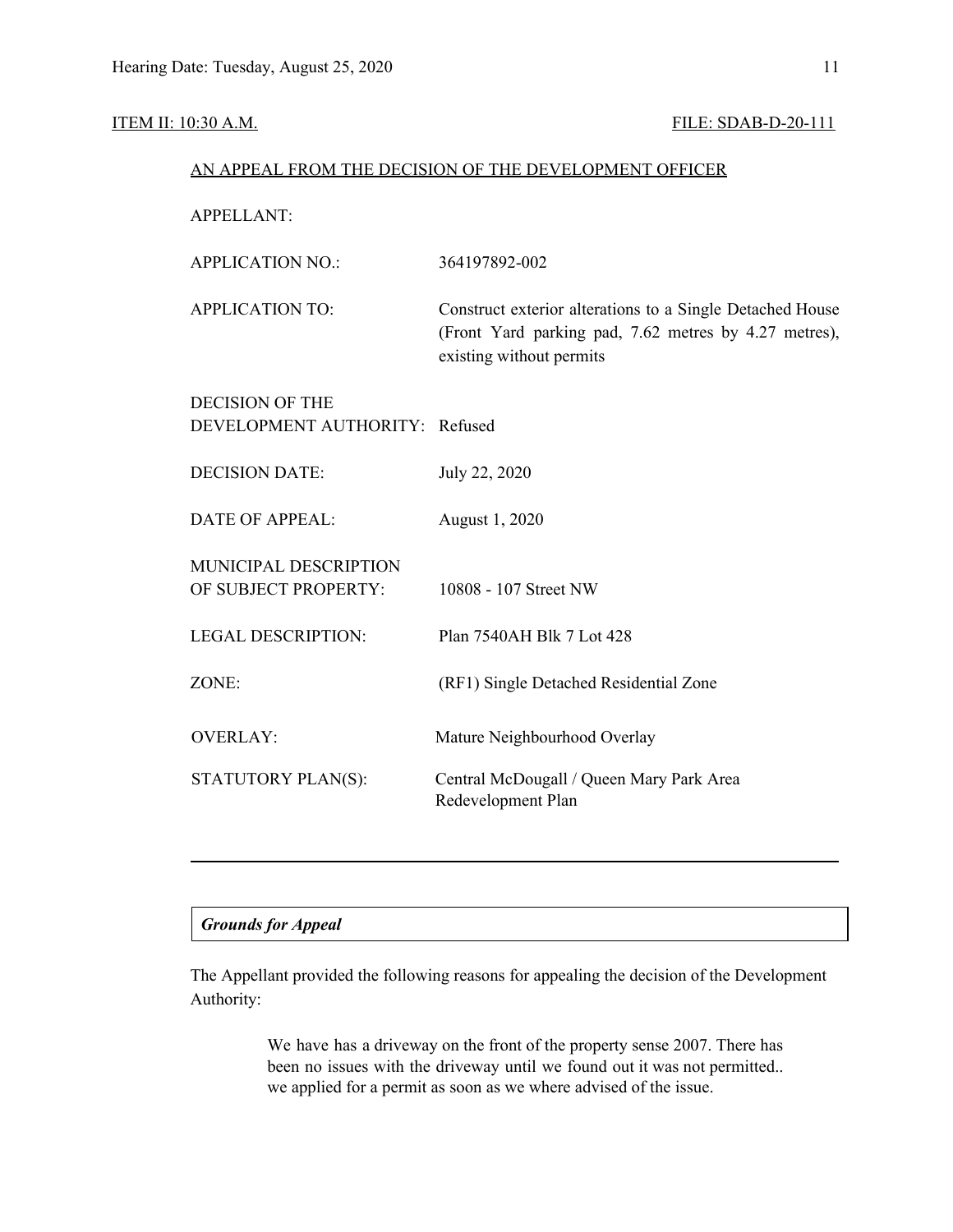Upon our application we where asked to make minor alterations in drawing and measurements. These where completed..Roadways had no issues with the frontage parking except that we do have alley access. At this point we where told a consultations request would be sent out to the community and the community league.

All was looking acceptable. The location of the driveway was good and the roadways responded with no objection however the community consultation was never received and no known response was made by the community league. I actually show letter to the president of the community league,its the first time she has seen it. The day I received out refusal email is the same day I received a consultations letter in the mail, both reflecting the same dates for final response. How do you get a refusal letter the same day as the community consultation cutoff.

All my nabours want to know why they did not receive the consultation in the mail, the community league also want to know why they never received the consultation. So it appear the city made a in house decision without informing anyone. The permit was setup to fail.

My argument is clear. The driveway was on the location for 13 years without issue. No objections where made from the community. Roadways has no objection of minus the access available from a alley. The lot is a large lot 50 x150 with lots of room for the driveway.

As a long term board member of the community league I excluded myself from any vote on the consultation of variance however it appears the consultation never happened.

If the permit office was not going to follow it's own process for consultation for the variance then it would be assumed that the process failed.

This simple permit has turned into a time consuming costly mess for no reason. All my nabours cannot beleive what I am going through to keep the driveway. No of them objected to the driveway, none received any letter .

Please reconsider this request for the permit. We should not be penalized for a lack in following process.

### *General Matters*

#### **Appeal Information:**

The *Municipal Government Act*, RSA 2000, c M-26 states the following: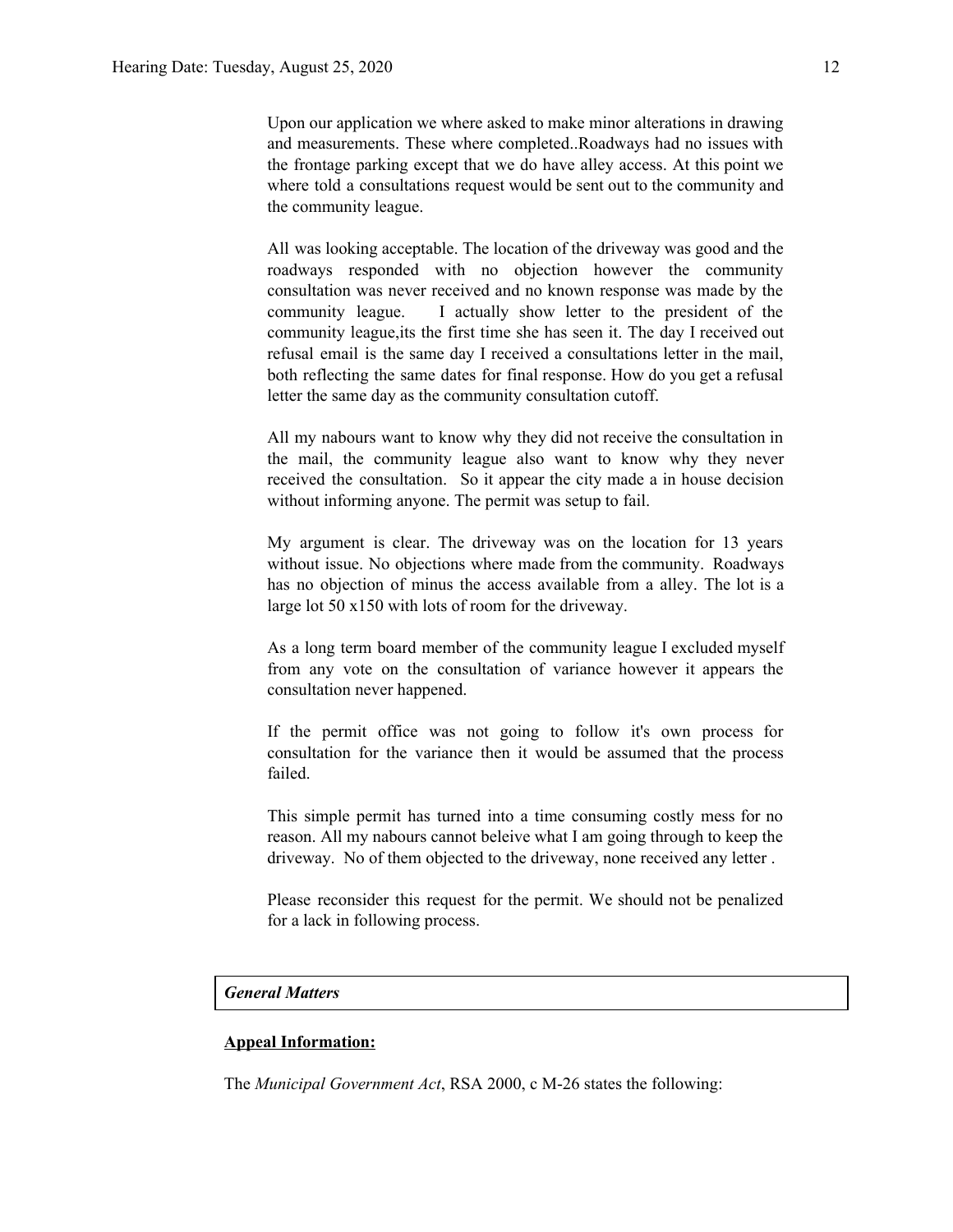#### **Grounds for Appeal**

**685(1)** If a development authority

- (a) fails or refuses to issue a development permit to a person,
- (b) issues a development permit subject to conditions, or
- (c) issues an order under section 645,

the person applying for the permit or affected by the order under section 645 may appeal to the subdivision and development appeal board.

**(2)** In addition to an applicant under subsection (1), any person affected by an order, decision or development permit made or issued by a development authority may appeal to the subdivision and development appeal board.

#### **Appeals**

**686(1)** A development appeal to a subdivision and development appeal board is commenced by filing a notice of the appeal, containing reasons, with the board,

- (a) in the case of an appeal made by a person referred to in section 685(1)
	- (i) with respect to an application for a development permit,
		- (A) within 21 days after the date on which the written decision is given under section 642, or
		- (B) if no decision is made with respect to the application within the 40-day period, or within any extension of that period under section 684, within 21 days after the date the period or extension expires,

or

- (ii) with respect to an order under section 645, within 21 days after the date on which the order is made, or
- (b) in the case of an appeal made by a person referred to in section 685(2), within 21 days after the date on which the notice of the issuance of the permit was given in accordance with the land use bylaw.

#### **Hearing and Decision**

**687(3)** In determining an appeal, the subdivision and development appeal board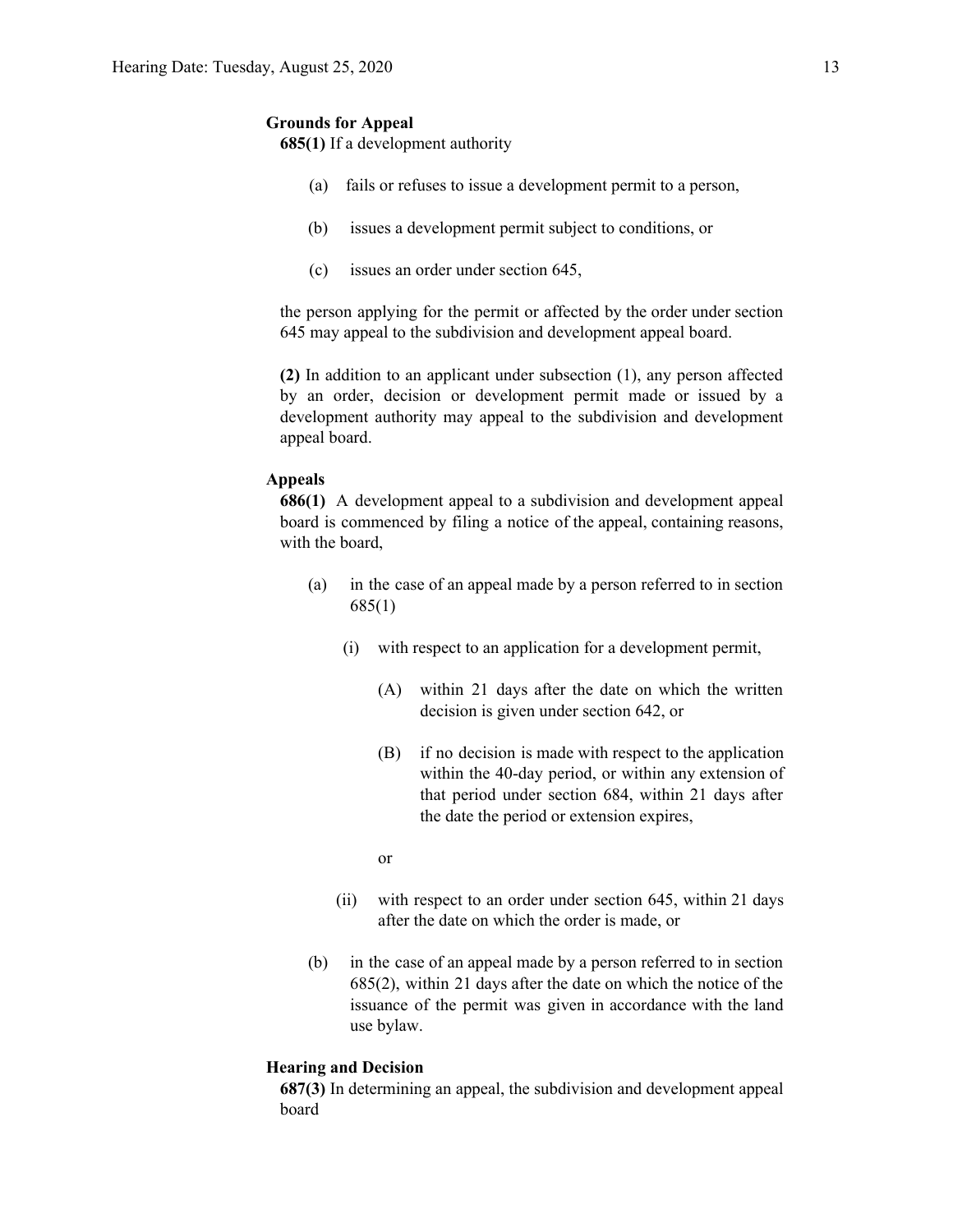- (a.1) must comply with the land use policies;
- (a.2) subject to section 638, must comply with any applicable statutory plans;
- (a.3) subject to clause (d), must comply with any land use bylaw in effect;
- (a.4) must comply with the applicable requirements of the regulations under the *Gaming, Liquor and Cannabis Act* respecting the location of premises described in a cannabis licence and distances between those premises and other premises;
	- …

…

- (c) may confirm, revoke or vary the order, decision or development permit or any condition attached to any of them or make or substitute an order, decision or permit of its own;
- (d) may make an order or decision or issue or confirm the issue of a development permit even though the proposed development does not comply with the land use bylaw if, in its opinion,
	- (i) the proposed development would not
		- (A) unduly interfere with the amenities of the neighbourhood, or
		- (B) materially interfere with or affect the use, enjoyment or value of neighbouring parcels of land,
	- and
	- (ii) the proposed development conforms with the use prescribed for that land or building in the land use bylaw.

#### **General Provisions from the** *Edmonton Zoning Bylaw:*

Under section 110.2(7), **Single Detached Housing** is a **Permitted Use** in the **(RF1) Single Detached Residential Zone.**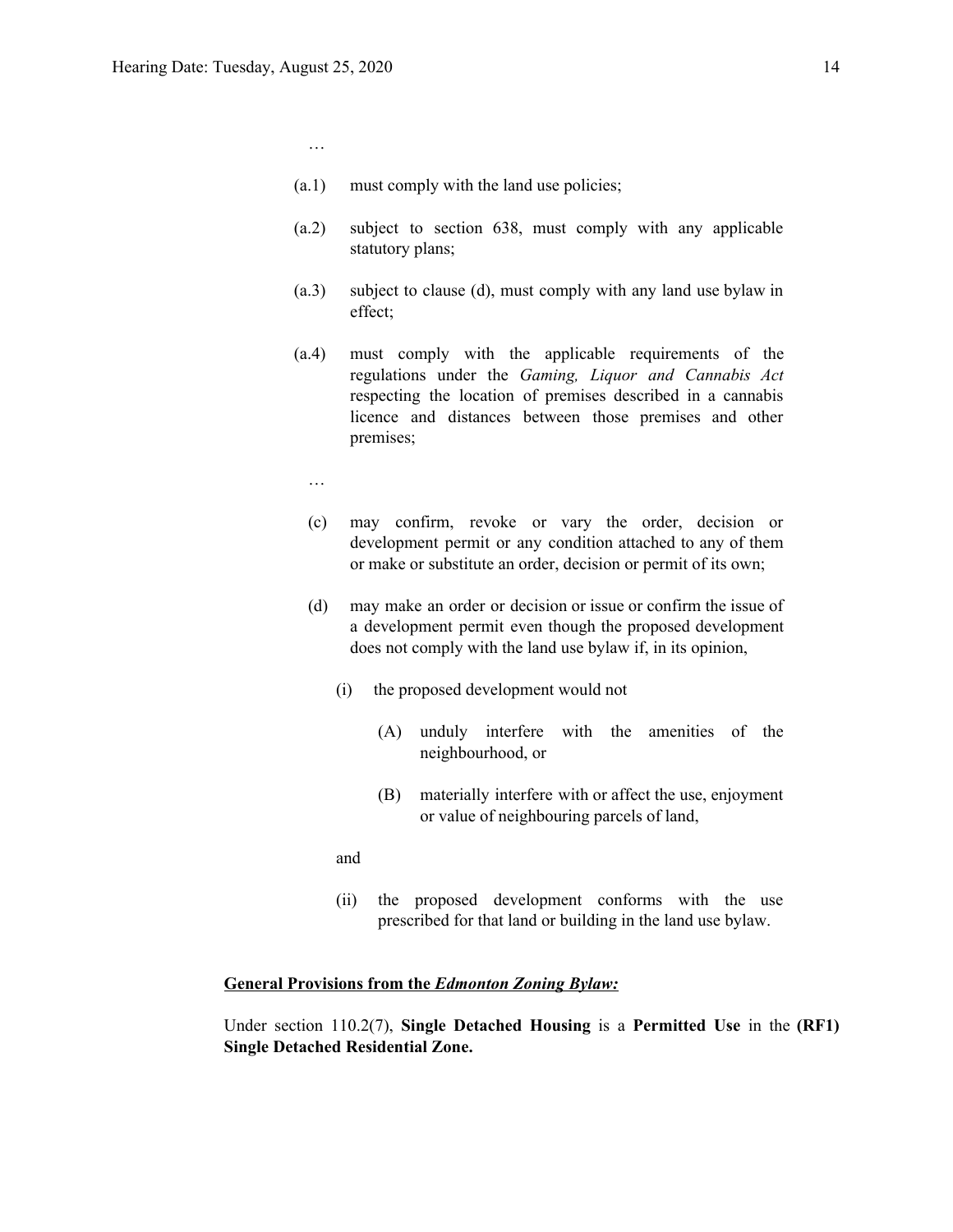Under section 6.1, **Accessory** means "when used to describe a Use or building, a Use or building naturally or normally incidental, subordinate, and devoted to the principal Use or building, and located on the same lot or Site."

Under section 6.1, **Driveway** means "an area that provides access for vehicles from a public or private roadway to a Garage or Parking Area and does not include a Walkway."

Under section 6.1, **Front Setback** means:

the distance that a development or a specified portion of it, must be set back from a Front Lot Line. A Front Setback is not a Front Yard, Amenity Space or Separation Space.



Under section 6.1, **Parking Area** means "an area that is used for the parking of vehicles. A Parking Area is comprised of one or more parking spaces, and includes a parking pad, but does not include a Driveway."

Under section 6.1, **Walkway** means "a path for pedestrian circulation that cannot be used for vehicular parking."

Section 110.1 states that the **General Purpose** of the **(RF1) Single Detached Residential Zone** is:

to provide for Single Detached Housing while allowing other forms of small scale housing in the form of Secondary Suites, Garden Suites, Semi-detached Housing and Duplex Housing.

Section 814.1 states that the **General Purpose** of the **Mature Neighbourhood Overlay** is:

to regulate residential development in Edmonton's mature residential neighbourhoods, while responding to the context of surrounding development, maintaining the pedestrian-oriented design of the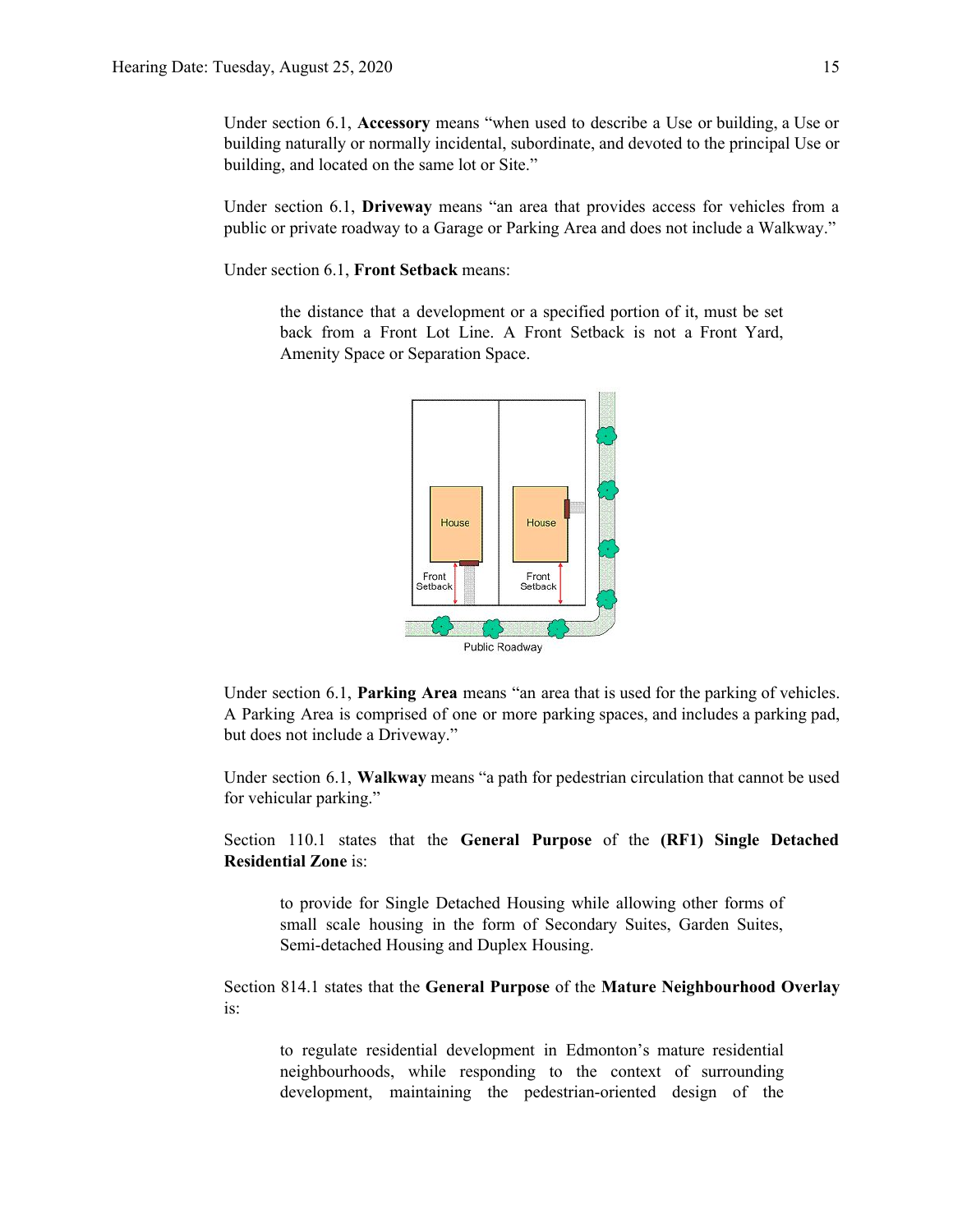streetscape, and to provide an opportunity for consultation by gathering input from affected parties on the impact of a proposed variance to the Overlay regulations.

#### *Mature Neighbourhood Overlay - Driveway Access*

Section 814.3(17) states "Where the Site Abuts a Lane, vehicular access shall be from the Lane and no existing vehicular access from a public roadway other than a Lane shall be permitted to continue."

#### **Development Officer's Determination**

**1. Where the Site Abuts a Lane, vehicular access shall be from the Lane and no existing vehicular access from a public roadway other than a Lane shall be permitted to continue. (Reference Section 814.3.17)**

**The Site Abuts a lane and proposes front vehicular access from 107 Street NW.** [unedited]

#### *General On-Site Parking and Loading Requirements*

Section 54.1(4) states "Unless otherwise specified, Parking Areas and loading facilities shall not be located within a Front Setback or a Side Setback Abutting the flanking public roadway, other than a Lane."

#### **Development Officer's Determination**

**2. Unless otherwise specified, Parking Areas and loading facilities shall not be located within a Front Setback or a Side Setback Abutting the flanking public roadway, other than a Lane. (Reference Section 54.1.4)**

**The parking pad is proposed in the Front Setback.** [unedited]

*Mature Neighbourhood Overlay - Community Consultation*

Section 814.5(1) states:

When the Development Officer receives a Development Permit Application for a new principal building or new Garden Suite that does not comply with any regulation contained within this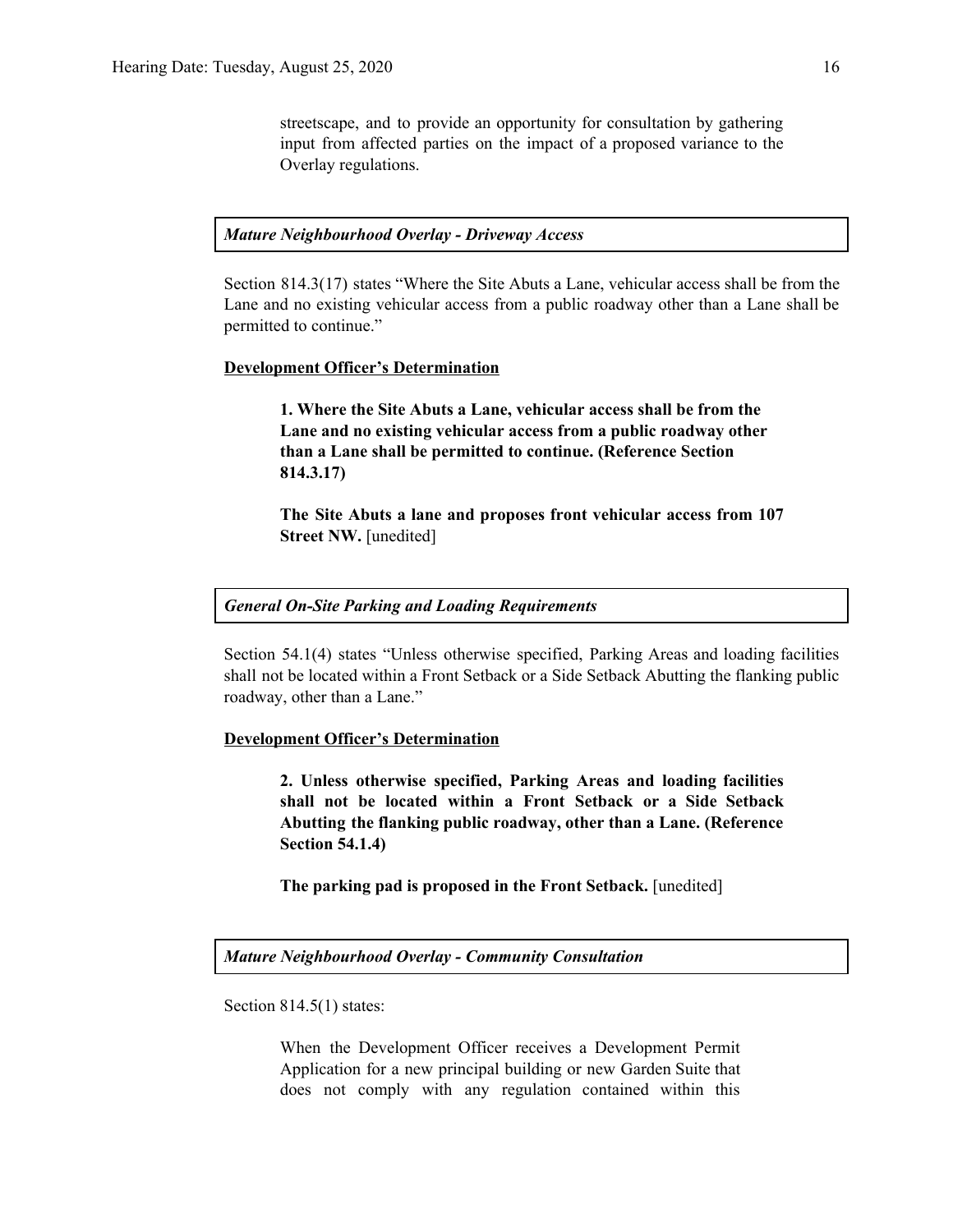Overlay, or receives a Development Permit for alterations to an existing structure that require a variance to Section 814.3(1), 814.3(3), 814.3(5) or 814.3(9) of this Overlay:

- a. the Development Officer shall send notice, to the recipient parties specified in Table 814.5(2), to outline any requested variances to the Overlay and solicit comments directly related to the proposed variance;
- b. the Development Officer shall not render a decision on the Development Permit application until 21 days after notice has been sent, unless the Development Officer receives feedback from the specified affected parties in accordance with Table  $814.5(2)$ ; and
- c. the Development Officer shall consider any comments directly related to the proposed variance when determining whether to approve the Development Permit Application in accordance with Sections 11.3 and 11.4.

| Tier#  | <b>Recipient Parties</b>                                                                                                                                                                                                                                                          | <b>Affected Parties</b>                                                                                                                                              | <b>Regulation of this</b><br><b>Overlay Proposed</b><br>to be Varied |
|--------|-----------------------------------------------------------------------------------------------------------------------------------------------------------------------------------------------------------------------------------------------------------------------------------|----------------------------------------------------------------------------------------------------------------------------------------------------------------------|----------------------------------------------------------------------|
| Tier 1 | The municipal address and<br>assessed owners of the land<br>wholly or partially located<br>within a distance of $60.0 \text{ m of }$ located within a<br>the Site of the proposed distance of $60.0 \text{ m}$<br>development and<br>the<br>President of each Community<br>League | The<br>assessed<br>owners of the land<br>wholly or partially<br>of the Site of the<br>proposed<br>development<br>and<br>the President of<br>each Community<br>League | $814.3(17)$ -<br>Driveway Access                                     |

Section 814.5(2) states:

## Notice to Applicant/Appellant

Provincial legislation requires that the Subdivision and Development Appeal Board issue its official decision in writing within fifteen days of the conclusion of the hearing.

 $\mathcal{L}_\text{max} = \mathcal{L}_\text{max} = \mathcal{L}_\text{max} = \mathcal{L}_\text{max} = \mathcal{L}_\text{max} = \mathcal{L}_\text{max} = \mathcal{L}_\text{max} = \mathcal{L}_\text{max} = \mathcal{L}_\text{max} = \mathcal{L}_\text{max} = \mathcal{L}_\text{max} = \mathcal{L}_\text{max} = \mathcal{L}_\text{max} = \mathcal{L}_\text{max} = \mathcal{L}_\text{max} = \mathcal{L}_\text{max} = \mathcal{L}_\text{max} = \mathcal{L}_\text{max} = \mathcal{$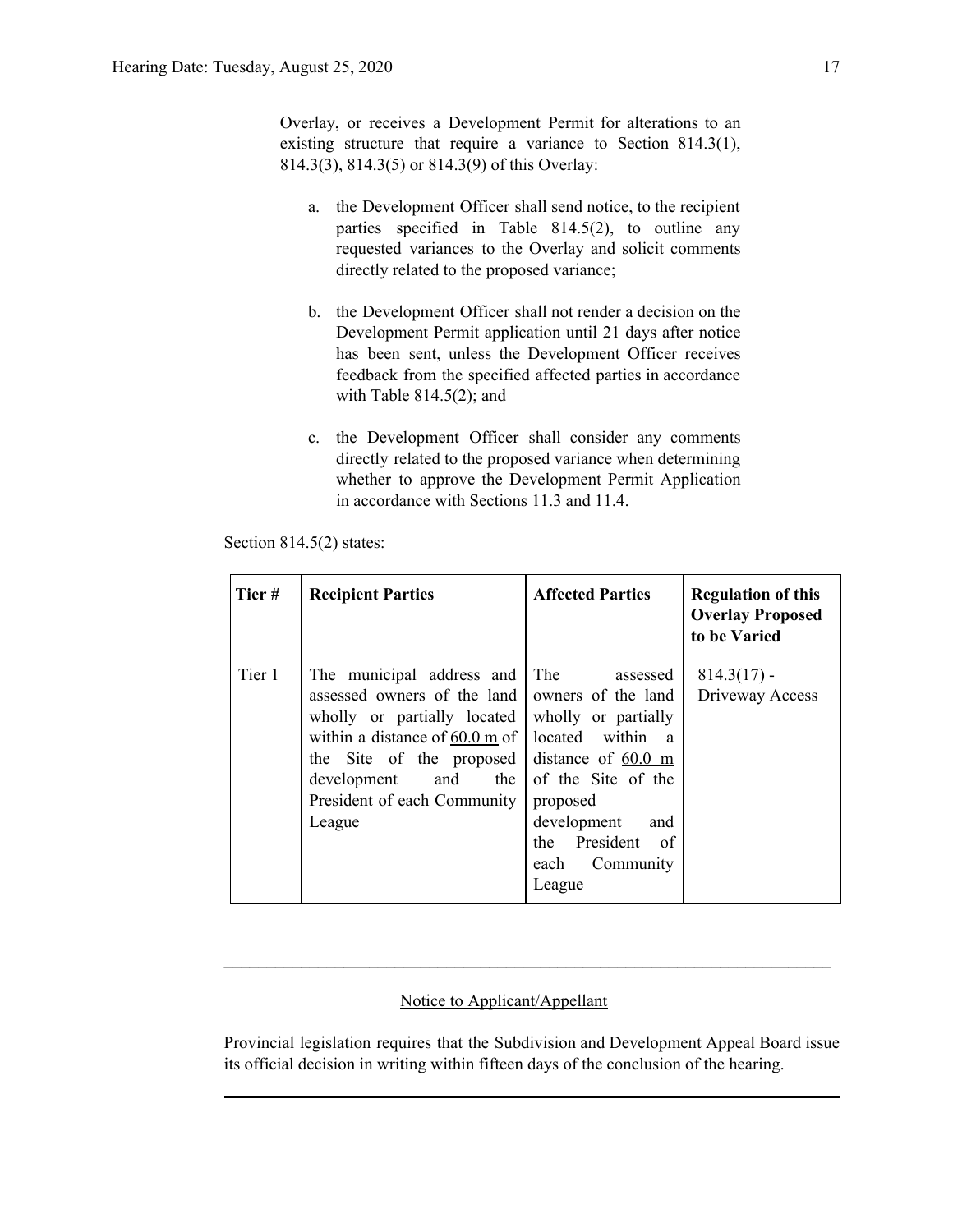| <b>Edmonton</b>                                                                                                                                                                                                                               |                                                 | <b>Application for</b>      |                                 | Project Number: 364197892-002<br>Application Date:<br>MAY 27, 2020<br>Printed:<br>July 22, 2020 at 11:58 AM<br>Page:<br>1 of 1 |  |  |  |  |  |
|-----------------------------------------------------------------------------------------------------------------------------------------------------------------------------------------------------------------------------------------------|-------------------------------------------------|-----------------------------|---------------------------------|--------------------------------------------------------------------------------------------------------------------------------|--|--|--|--|--|
| <b>Alterations Permit</b>                                                                                                                                                                                                                     |                                                 |                             |                                 |                                                                                                                                |  |  |  |  |  |
| This document is a Development Permit Decision for the development application described below.                                                                                                                                               |                                                 |                             |                                 |                                                                                                                                |  |  |  |  |  |
| Applicant<br>Property Address(es) and Legal Description(s)<br>10808 - 107 STREET NW<br>Plan 7540AH Blk 7 Lot 428                                                                                                                              |                                                 |                             |                                 |                                                                                                                                |  |  |  |  |  |
| <b>Location(s) of Work</b>                                                                                                                                                                                                                    |                                                 |                             |                                 |                                                                                                                                |  |  |  |  |  |
|                                                                                                                                                                                                                                               | Suite:<br>10808 - 107 STREET NW                 |                             |                                 |                                                                                                                                |  |  |  |  |  |
|                                                                                                                                                                                                                                               |                                                 |                             | Entryway: 10808 - 107 STREET NW |                                                                                                                                |  |  |  |  |  |
|                                                                                                                                                                                                                                               |                                                 |                             | Building: 10808 - 107 STREET NW |                                                                                                                                |  |  |  |  |  |
| <b>Scope of Application</b><br>To construct exterior alterations to a Single Detached House (Front Yard parking pad, 7.62m x 4.27m), existing without permits.                                                                                |                                                 |                             |                                 |                                                                                                                                |  |  |  |  |  |
| <b>Permit Details</b>                                                                                                                                                                                                                         |                                                 |                             |                                 |                                                                                                                                |  |  |  |  |  |
| <b>Class Of Permit:</b><br>Stat. Plan Overlay/Annex Area: Mature Neighbourhood<br>Overlay                                                                                                                                                     |                                                 |                             | Site Area (sq. m.): 696.76      |                                                                                                                                |  |  |  |  |  |
| <b>Development Application Decision</b>                                                                                                                                                                                                       |                                                 |                             |                                 |                                                                                                                                |  |  |  |  |  |
| Refused                                                                                                                                                                                                                                       |                                                 |                             |                                 |                                                                                                                                |  |  |  |  |  |
| <b>Issue Date:</b>                                                                                                                                                                                                                            | <b>Development Authority: NICHOLAS, CAROLYN</b> |                             |                                 |                                                                                                                                |  |  |  |  |  |
| <b>Reason for Refusal</b><br>1. Where the Site Abuts a Lane, vehicular access shall be from the Lane and no existing vehicular access from a public roadway<br>other than a Lane shall be permitted to continue. (Reference Section 814.3.17) |                                                 |                             |                                 |                                                                                                                                |  |  |  |  |  |
| The Site Abuts a lane and proposes front vehicular access from 107 Street NW.                                                                                                                                                                 |                                                 |                             |                                 |                                                                                                                                |  |  |  |  |  |
| 2. Unless otherwise specified, Parking Areas and loading facilities shall not be located within a Front Setback or a Side Setback<br>Abutting the flanking public roadway, other than a Lane. (Reference Section 54.1.4)                      |                                                 |                             |                                 |                                                                                                                                |  |  |  |  |  |
| The parking pad is proposed in the Front Setback.                                                                                                                                                                                             |                                                 |                             |                                 |                                                                                                                                |  |  |  |  |  |
| <b>Rights of Appeal</b><br>through 689 of the Municipal Government Act.                                                                                                                                                                       |                                                 |                             |                                 | The Applicant has the right of appeal within 21 days after the date on which the decision is made, as outlined in Section 683  |  |  |  |  |  |
| <b>Building Permit Decision</b>                                                                                                                                                                                                               |                                                 |                             |                                 |                                                                                                                                |  |  |  |  |  |
| Refused                                                                                                                                                                                                                                       |                                                 |                             |                                 |                                                                                                                                |  |  |  |  |  |
| Fees                                                                                                                                                                                                                                          |                                                 |                             |                                 |                                                                                                                                |  |  |  |  |  |
|                                                                                                                                                                                                                                               | <b>Fee Amount</b>                               | <b>Amount Paid</b>          | Receipt #                       | <b>Date Paid</b>                                                                                                               |  |  |  |  |  |
| Development Application Fee                                                                                                                                                                                                                   | \$176.00                                        | \$176.00                    | 06560242                        | Jun 08, 2020                                                                                                                   |  |  |  |  |  |
| <b>Total GST Amount:</b><br><b>Totals for Permit:</b>                                                                                                                                                                                         | \$0.00<br>\$176.00                              | \$176.00                    |                                 |                                                                                                                                |  |  |  |  |  |
|                                                                                                                                                                                                                                               |                                                 |                             |                                 |                                                                                                                                |  |  |  |  |  |
|                                                                                                                                                                                                                                               |                                                 | <b>THIS IS NOT A PERMIT</b> |                                 |                                                                                                                                |  |  |  |  |  |
|                                                                                                                                                                                                                                               |                                                 |                             |                                 |                                                                                                                                |  |  |  |  |  |